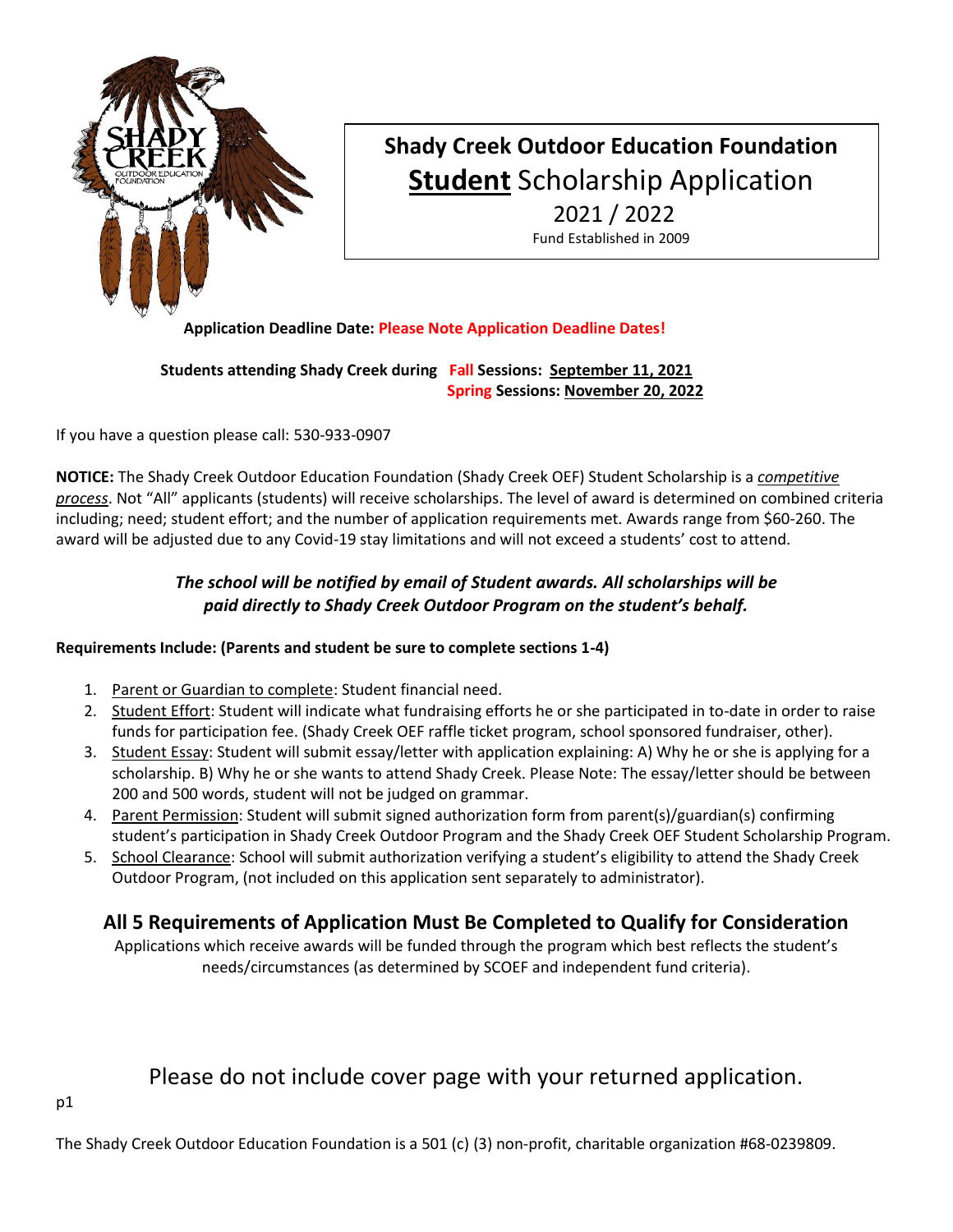*Student and Parents: Please fill out application pages 2-3, and essay, return them to your school.*

*Schools: Please send groups of applications via mail or inter-district mail, scan to: scoef@sutter.k12.ca.us.*

#### **SECTION ONE: STUDENT APPLICANT INFORMATION**

*PLEASE PRINT* 

| <b>SCHOOL NAME</b>                                                                                                                                            |                       | <b>STUDENT'S TEACHER</b>                                                           |                                                                                                                                                                                                                                    |
|---------------------------------------------------------------------------------------------------------------------------------------------------------------|-----------------------|------------------------------------------------------------------------------------|------------------------------------------------------------------------------------------------------------------------------------------------------------------------------------------------------------------------------------|
| <b>STUDENT'S LAST NAME</b>                                                                                                                                    | <b>FIRST NAME</b>     |                                                                                    | MIDDLE INITIAL                                                                                                                                                                                                                     |
| <b>CITY</b>                                                                                                                                                   | ZIP                   | <b>COUNTY</b>                                                                      |                                                                                                                                                                                                                                    |
| <b>PHONE NUMBER</b>                                                                                                                                           | PARENT/GUARDIAN EMAIL |                                                                                    |                                                                                                                                                                                                                                    |
| 1.<br>outside of Shady Creek OEF Scholarship Review Committee.)<br>a. Student Qualifies for Free or Reduced Lunch: Yes / No<br>b. If No, Student's Situation: |                       | <b>SECTION TWO: APPLICATION REQUIREMENTS</b>                                       | Parent or Guardian: Student Financial need. (Information is kept private and will not be shared or viewed                                                                                                                          |
|                                                                                                                                                               |                       |                                                                                    |                                                                                                                                                                                                                                    |
| 2.                                                                                                                                                            |                       | How much have you raised? \$_________________ How much do you need? \$____________ | Student Effort: Student will indicate what fundraising efforts he or she has participated in to-date in order to<br>raise funds for participation fee (Shady Creek OEF raffle ticket program, school sponsored fundraiser, other). |
|                                                                                                                                                               |                       |                                                                                    |                                                                                                                                                                                                                                    |
|                                                                                                                                                               |                       |                                                                                    |                                                                                                                                                                                                                                    |